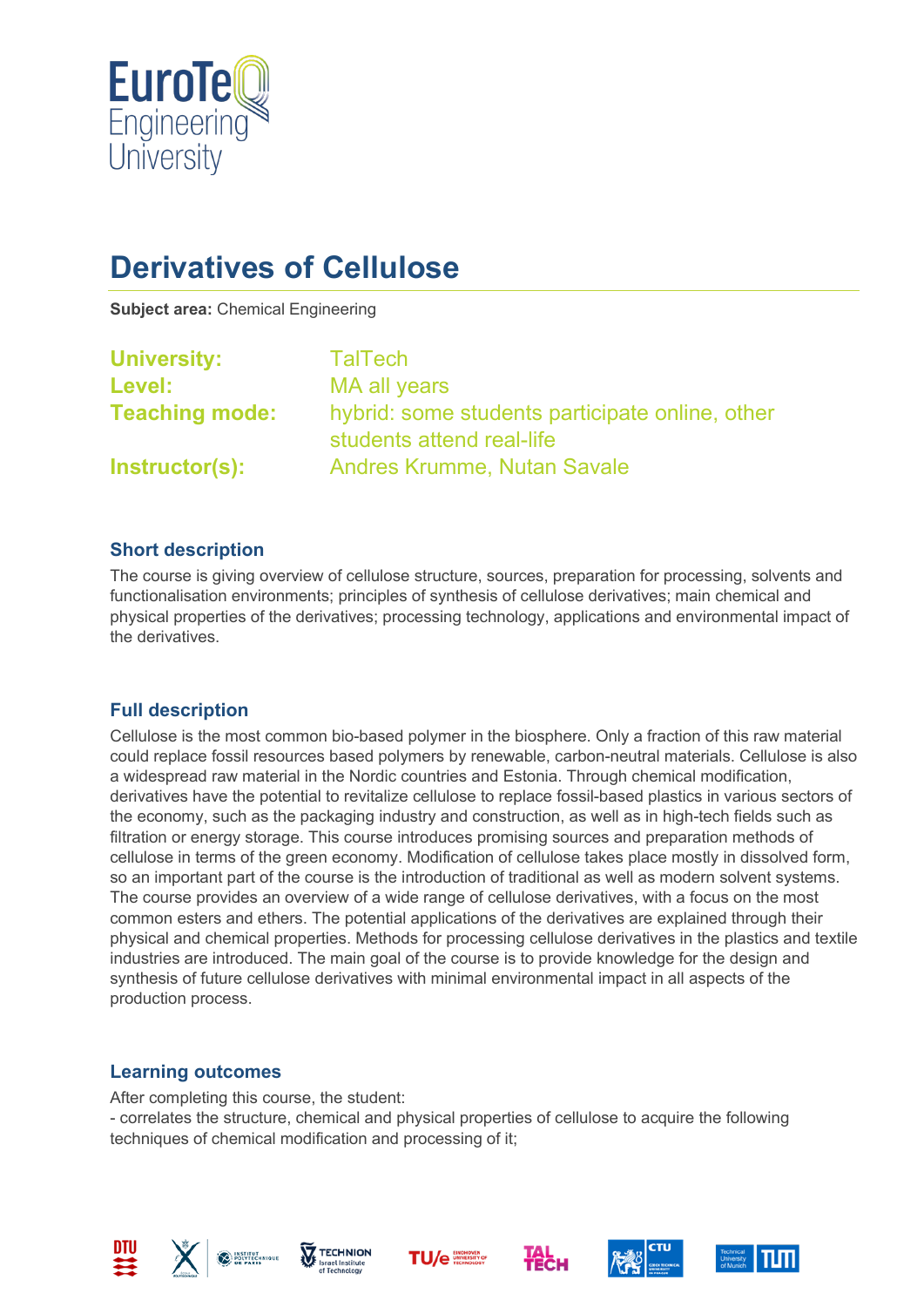

- describes the most important sources of cellulose and is able to assess their sustainability. Correlates the most important techniques for separating cellulose from biomass and knows why it is necessary to activate cellulose before subsequent dissolution and chemical modification processes,

- compares historical and modern cellulose solvent systems, can distinguish between derivative and non-derivative dissolution,

- interprets the main reaction mechanisms of cellulose derivatives, mainly esterification reactions and the synthesis of cellulose ethers, explains the chemical and physical properties of cellulose derivatives and relates the properties of the derivatives to applicability in various products;

- correlates the most important methods of processing cellulose derivatives in the plastics and textile industries and elsewhere. Selects a suitable processing method for a particular derivative based on the properties of the product being manufactured;

- prioritizes the right methods, solvents and reagents with the least environmental impact for the synthesis of the desired cellulose derivatives;

- compares the methods of recycling materials based on cellulose and relates recycling accordingly.

### **General information**

| <b>Contact hours per week:</b> | 4                                                                                                                                                                                                                            |
|--------------------------------|------------------------------------------------------------------------------------------------------------------------------------------------------------------------------------------------------------------------------|
| Total workload:                | 150 (in student hours for the whole course)                                                                                                                                                                                  |
| <b>ECTS credits:</b>           | 6                                                                                                                                                                                                                            |
| Language:                      | English                                                                                                                                                                                                                      |
|                                |                                                                                                                                                                                                                              |
| <b>Course start date:</b>      | 01 September 2022                                                                                                                                                                                                            |
| <b>Course end date:</b>        | 18 December 2022                                                                                                                                                                                                             |
| Add. info about start date:    | Exact dates will be specified                                                                                                                                                                                                |
| Weekly teaching day/time:      | Seminary meetings in every second week                                                                                                                                                                                       |
| Time zone:                     | CET +1 (Estonia, Israel)                                                                                                                                                                                                     |
| <b>Further information:</b>    |                                                                                                                                                                                                                              |
| <b>Prerequisites:</b>          | Basic understanding of organic chemistry, polymer chemistry and<br>biopolymers                                                                                                                                               |
| <b>Activities and methods:</b> | Seminars, Group work, Self-study, Exercises, Lab-work reports are based<br>on analysis of video recordings of relevant laboratory activities, oral<br>presentations are given during the (MS Teams based) seminary meetings. |
| <b>Presence on campus:</b>     | Completely online participation is possible.                                                                                                                                                                                 |

### **Final examination**

**Form:** Course mark is published by average of marks of evaluative activities conducted during the semester